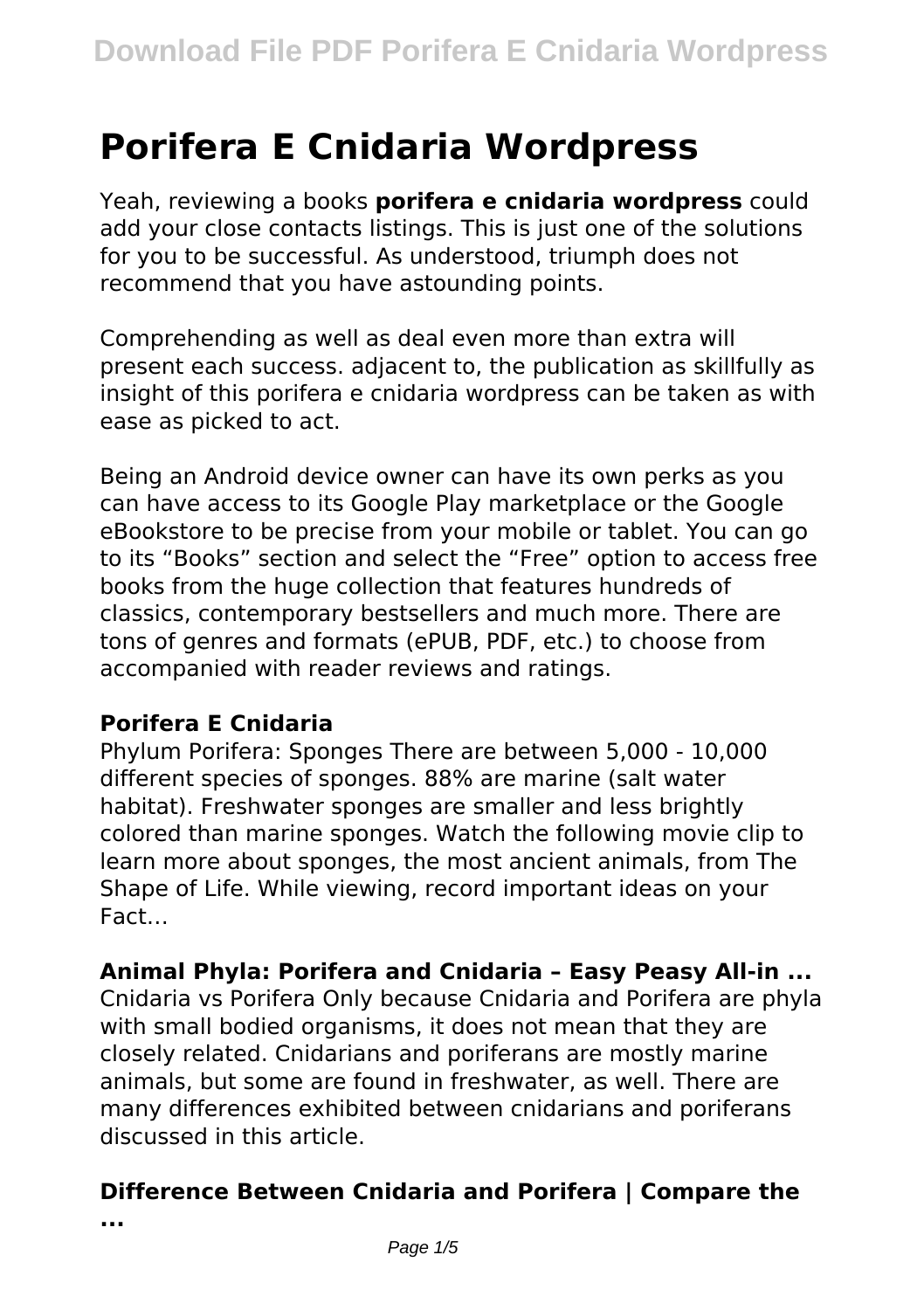Porifera (sponges) and Cnidaria (sea anemones, corals, and medusae) include numerous species, while few species of Ctenophores (jelly combs) have been described. The greater number of the species belonging to these groups is marine based, but a few families of Porifera and Cnidaria are found in fresh water.

#### **Porifera, Cnidaria, and Ctenophora**

Poríferos. As esponjas do mar são os maiores representantes do Filo Porifera.Nele encontramos animais aquáticos (quase todos de origem marinha); que são sésseis, ou seja, eles são fixos no substrato pois não conseguem se locomover depois de adultos; eles não possuem tecidos definidos; são desprovidos de sistema nervoso e de tubo digestivo, a digestão nesses animais é intracelular ...

#### **Poríferos e Cnidários - Resumo, Biologia - Escola Educação**

Kingdom Animalia is classified into nine phyla is depending on the degree of the body complexity, which are Phylum Porifera, Phylum Cnidaria, Phylum Platyhelminthes, Phylum Nematoda, Phylum Annelids, Phylum Arthropoda, Phylum Mollusca, Phylum Echinodermata and Phylum Chordata.

#### **General characteristics of kingdom Animalia (Phylum ...**

The phyla Porifera and Cnidaria all have what method of respiration in order to obtain oxygen? answer choices . diffusion through a membrane/body wall. gas exchange through a lung type organelle. gas exchange through a specialized organ. diffusion through the blood of a host. Tags:

### **Porifera and Cnidaria Quiz | Earth Sciences Quiz - Quizizz**

Both can live in either fresh or sea water. Porifera are aquatic organisms known as sponges, while cnidarians are for example jellyfishes, corrals, etc. Poriferans are the most simple multicellular animal organisms. They are always sessile while cnidarians may be sessile (the corrals) or free living (jellyfishes).

#### **Compare and Contrast The Phyla Porifera and Cnidaria by ...**

Page  $2/5$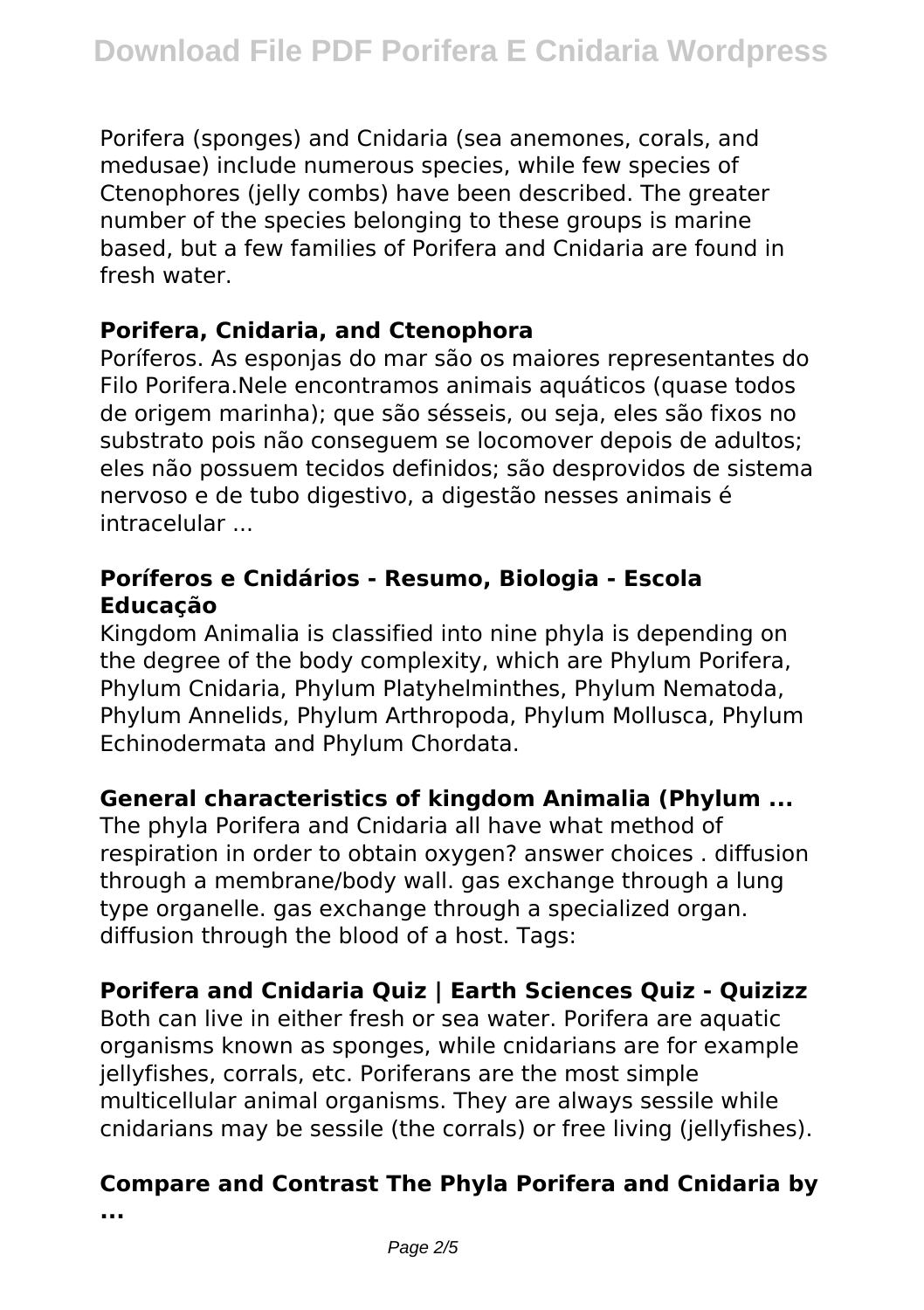Start studying Porifera and Cnidaria. Learn vocabulary, terms, and more with flashcards, games, and other study tools.

#### **Porifera and Cnidaria Flashcards | Quizlet**

porifera, cnidaria, ctenophora, acoelomorpha, platyhelminthes. No cavity, solid mesoderm. gastrulation. cell in the embryo move inward to create an opening called blastopore. blastopore. will develop into either the mouth or anus. Protostome. first mouth. Blastopore develops into mouth.

#### **Animal Development, Porifera, Cnidarians Flashcards | Quizlet**

Pacific sea nettles, Chrysaora fuscescens Cnidaria (/ naɪˈdɛəriə /) is a phylum under kingdom Animalia containing over 11,000 species of aquatic animals found both in freshwater and marine environments: they are predominantly marine. Their distinguishing feature is cnidocytes, specialized cells that they use mainly for capturing prey.

#### **Cnidaria - Wikipedia**

1 Animal Diversity I: Porifera, Cnidaria, Ctenophora, Platyhelminthes, Rotifera, Annelida Objectives: • Be able to distinguish radial symmetry from bilateral symmetry. • Be able to identify which of the phyla represented here exhibit radial or bilateral symmetry, the presence or absence of different tissues, and diploblastic versus triploblastic organization.

#### **Animal Diversity I: Porifera, Cnidaria, Ctenophora ...**

As first defined, coelenterates included not only the animals now designated cnidarians but also sponges (phylum Porifera) and comb jellies (phylum Ctenophora). In contemporary usage, "coelenterate" generally refers only to cnidarians, but the latter term is used in order to avoid ambiguity .

#### **cnidarian | Description, Classification, & Facts | Britannica**

They can come in brown, yellow and orange colors and seen mostly around the Caribbean and Venezuela. They have many bumps and groves and in deeper parts of the ocean the longer the tubes are. Barrel Sponge: These species of sponge can grow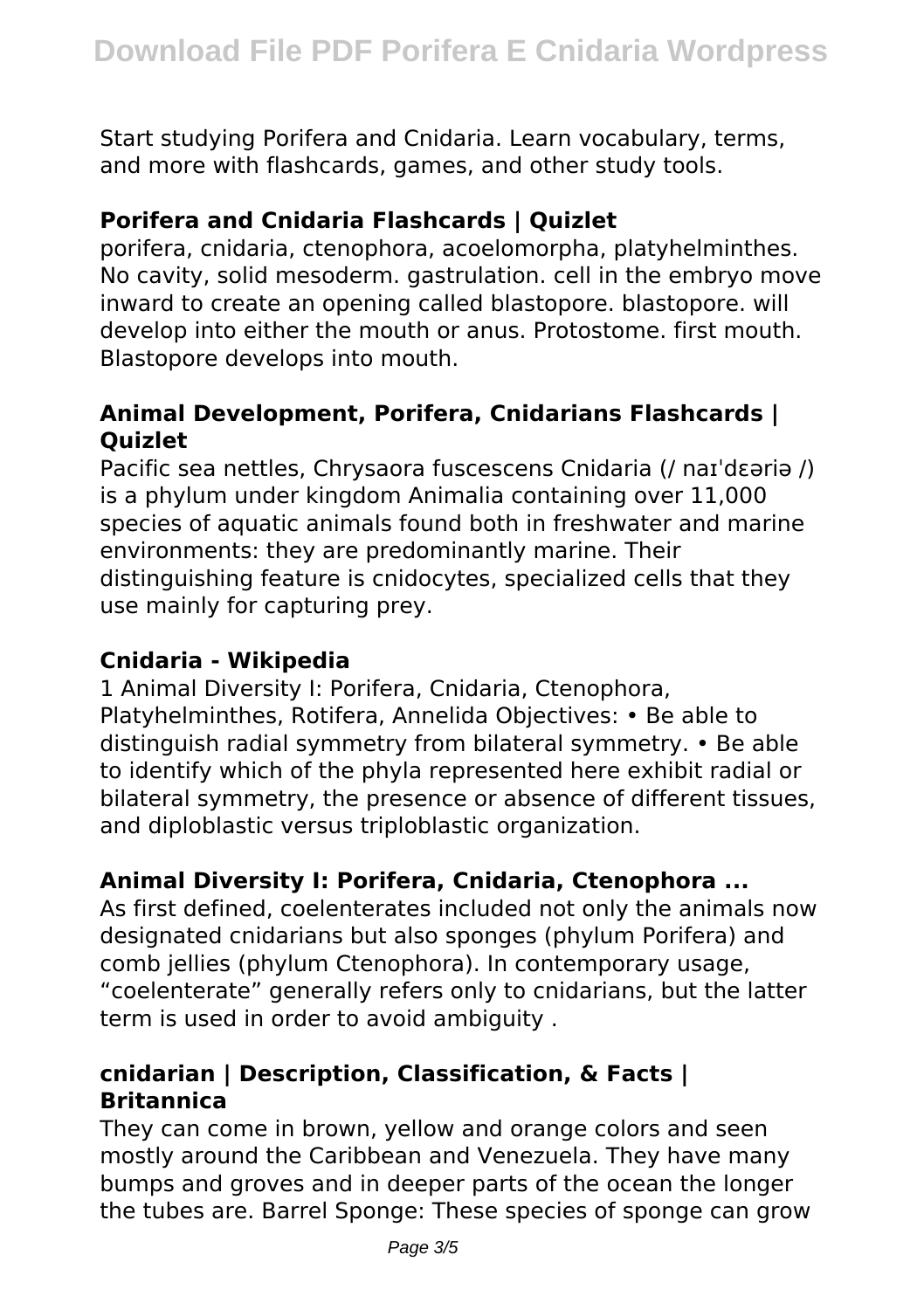at least to 6 feet wide.

#### **Phylum Porifera and Cnidaria Lab – Discovering Biology**

Bob Esponja, águas-vivas, Nemo, anêmonas e planárias! Nesta videoaula, o prof. Guerra fala dos filos Porifera, Cnidaria e Platyhelminthes: estrutura, principais características e importância ...

#### **Poríferos, Cnidários e Platelmintos - Biologia - ENEM**

Phylum Cnidaria includes animals that exhibit radial or biradial symmetry and are diploblastic, meaning that they develop from two embryonic layers, ectoderm and endoderm. Nearly all (about 99 percent) cnidarians are marine species. Whereas the defining cell type for the sponges is the choanocyte, the defining cell type for the cnidarians is the cnidocyte, or stinging cell.

#### **28.2 Phylum Cnidaria - Biology 2e | OpenStax**

A slideshow of epic proportions of sponges and jellyfish reproducing. By Daniel Nguyen and Joseph Palmisano featuring Ziad Elkawlak.

#### **Porifera and Cnidaria Phylum**

Porifera and Cnidaria DRAFT. 10th - University grade. 111 times. Other Sciences, Biology. 63% average accuracy. 4 years ago. piercel. 0. Save. Edit. Edit. Porifera and Cnidaria DRAFT. ... Which of the following is the correct description of the nervous system of Cnidarians? answer choices . individual cellular response. concentration of nerve ...

#### **Porifera and Cnidaria | Zoology Quiz - Quizizz**

Just as Porifera, the sessile, predatory, and often soft-bodied Cnidaria (9200 species) depend on offensive and defensive allomones for prey capture and survival. This is also true for the small group of freshwater species belonging to Hydrina (Capitata).

Copyright code: d41d8cd98f00b204e9800998ecf8427e.